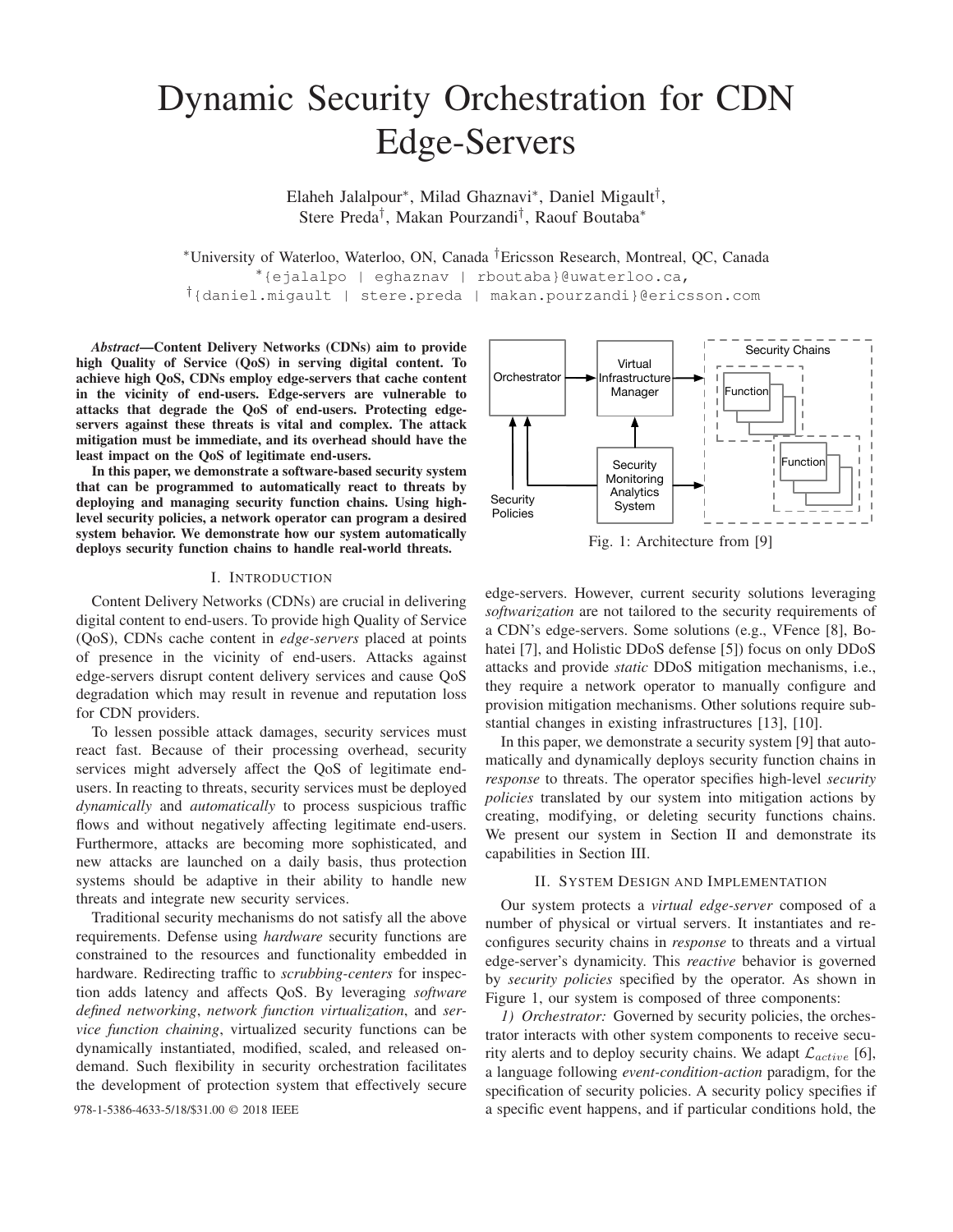system must execute a certain sequence of actions. Essentially, the enforcement of these policies translate into the deployment, modification, and removal of security chains.

*2) Virtual Infrastructure Manager (VIM):* This component manages security function chains and the virtual edge-server's resources. It provides a northbound API to create and delete a chain, insert and delete a function to and from a chain, and query information about deployed chains. We leverage Docker [11], network service header [12], and open virtual switch [2] in the VIM implementation.

*3) Security Monitoring Analytics System (SMAS):* This component collects data about security chains using the VIM's API and monitors a virtual edge-server's resources. SMAS analyzes these data and sends alerts to the orchestrator which may trigger security actions. In our current implementation, SMAS monitors and analyzes network-bandwidth, storage, memory, and processing resources.

# III. DEMONSTRATION

CDNs commonly use *rate-limiting* in response to network and application layer attacks [3], [4]. There are different ratelimiting mechanisms, for example rate-limiting in different layers of the protocol stack and per content, end-user, server, and geography. In the following two demonstration scenarios, we present how our system mitigates network layer and application layer threats using rate-limiting.

### *A. Network Layer Rate Limiting*

Context. Network flooding attacks (e.g., TCP flooding and SYN flooding attacks) exhaust the resources of an edge-server and make the service unavailable to legitimate end-users. In a multi-stage scenario, we program our system to rate-limit traffic *per-IP* which is a common rate-limiting mechanism to mitigate TCP flooding attacks.

**Environment Setup.** We employ a cluster of machines each of which equipped with 16 GB RAM, 8-cores 3.30 GHz Xeon CPU, and 10 Gbps NIC. As the device under test, a server hosts security chains and an active daemon of our system. One to four servers generate traffic load using iperf client, and a server running iperf server acts as the traffic sink.

Overview. Figure 2a illustrates the experimental setup of this demo. We use Traffic Gen. 1 to send legitimate traffic and Traffic Gen. 2 to 4 to generate flooding traffic. Our system is programmed using security policies<sup>1</sup> presented in Figure 3 to setup the mitigation security chain shown in Figure 2b. Table I explains the details of the stages of this demonstration scenario.

Details. The demo begins with sending only legitimate traffic from Traffic Gen. 1 (stage 1). We incrementally increase flooding traffic using Traffic Gen. 2 to 4 that results in a throughput drop of the legitimate traffic (stages 2 to 4). If the number of connections surpasses a predefined threshold, too many con alert is raised to the orchestrator. As shown in Figure 3, upon receiving the too\_many\_con alert, the



Fig. 2: Network Layer Rate Limiting

TABLE I: The Stages of Responsiveness Experiment

| Stage |                   | Flooding traffic share Active traffic generators |
|-------|-------------------|--------------------------------------------------|
|       | $0\%$             | Traffic Gen. 1                                   |
|       | 50%               | Traffic Gen. 1 and 2                             |
| ٩     | 66.6%             | Traffic Gen. 1, 2, and 3                         |
| 4     | 75%               | Traffic Gen. 1, 2, 3, and 4                      |
|       | Limited to 1 Gpbs | Traffic Gen. 1, 2, 3, and 4                      |

orchestrator is instructed by Policies 1-3 to deploy chain  $r$ containing a Rate-limit, if no rate-limiting service exists. As shown in Figure 2b, this chain applies per-IP rate-limiting on traffic coming from Traffic Gen. 2 to 4, while the legitimate traffic coming from Traffic Gen. 1 is exempted and directly served. In this way, the flooding traffic is rate-limited, and the throughput of the legitimate traffic is immediately recovered (stage 5).



Fig. 3: Network Layer Rate Limiting Policies

#### *B. Application Layer Rate Limiting*

Context. An important CDN application is Video on Demand (VoD) streaming. CDNs use HTTP-based media streaming, such as HTTP Live Streaming (HLS) and HTTP Smooth Streaming (HSS) to provide VoD services. These protocols enable end-users to request different media qualities in nearreal-time. An original media is encoded and segmented into multiple chunks with different bit-rates and formats. These chunks are listed in a *manifest* file. A common VoD session

<sup>&</sup>lt;sup>1</sup>For more details about the policies, we refer readers to our paper [9].